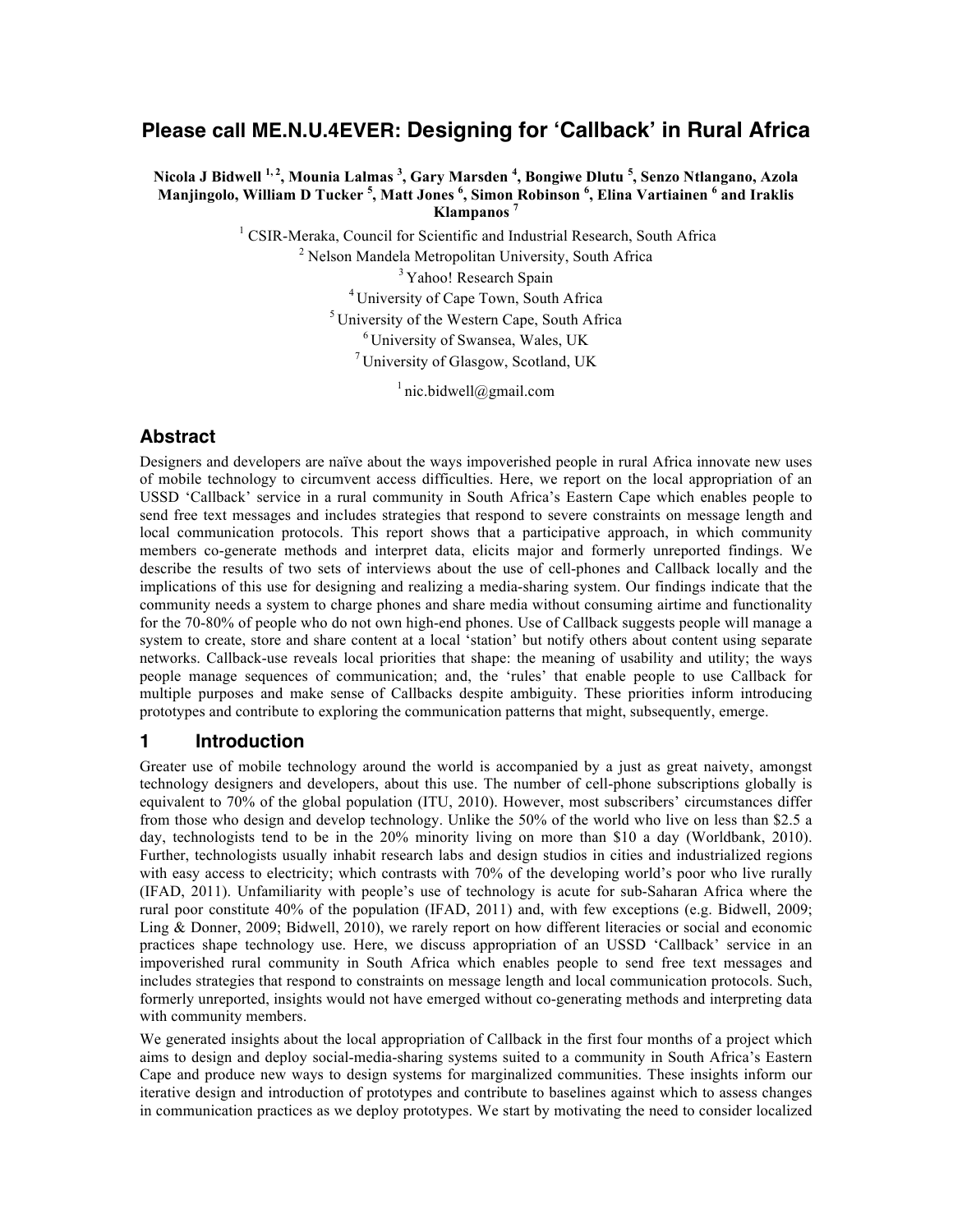appropriation and factors at play in the Eastern Cape and summarising our approach to situating design. Next, we discuss two studies exploring the use of phones, in general, and Callback, specifically. We conclude with the implications of the local practices, which these studies reveal, for designing technology for, and with, the community.

People in developing regions innovate new uses of mobile technology to circumvent the costs of cellular networks tariffs often in ways that network providers did not anticipate. For instance, they make ('beep', or 'buzz') intentional cost-free missed calls (Donner, 2008) and use Internet Relay Chat (IRC) services, such as MXit (Walton, 2010). Service providers respond to appropriations in localized ways; consider the difference between 'Callback' services offered by a network service provider, MTN, in Nigeria and South Africa. Possibly to curb excessive beeping (Kreutzer, 2009) MTN enables subscribers in both countries to send a message through USSD services for free. In South Africa MTN promotes the service for use in emergency, such as when pay-as-you-go customers do not have airtime; so a subscriber dials \*121\*<cellphone number># and then presses 'call' to automatically send a request to the recipient to 'Please call ….'. The request contains the caller's cell-phone number and a ten-character text intended to identify the caller. Users can personalize this text once per day using the command \*???\* <TENCHARACTERS>\* and may send up to five free Callback requests per day to any South African cell-phone network. In Nigeria the same service has less constraints on message length or number of requests per day perhaps because, unlike in South Africa, not all service providers offer the service. Introducing technical solutions matched to local practices involves accounting for factors that shape appropriation. For instance, the MXit mobile chat service is very popular in South Africa, where data costs are relatively low; as it enables exchanging messages that are four orders of magnitude cheaper than SMS. However, MXit has made little impact in regions where local data costs are high, such as India.

To understand localized appropriation we must appreciate local communication practices. Economics influences phone-use in the Eastern Cape, which is one of South Africa's most impoverished regions. Our endeavor focuses on the region's poorest district, Nyandeni, where over 50% of households have no income, other than remittances from family members living elsewhere, pensions and child allowances; and, 80% of families survive on less than 10% of South Africa's national, median income for a working white man. However, communication patterns in Nyandeni are affected by factors as well as poverty. Written literacy locally is lower than elsewhere in South Africa, especially for older people. Further, villages in the region preserve many traditions due to topology (Figure 2), resistance to colonists, famine, invasion and neglect by successive regimes (Bidwell, 2009). Clans have often inhabited the geographically remote, but well populated region, for generations and kin are dispersed across the hills. Traditional communication protocols also interact with temporary migration for employment and a HIV prevalence of 29% of the population. People of parental age are those most likely to leave for work or to have died from HIV-related illness thus, compared with elsewhere in South Africa, the population declines dramatically between the ages 20 and 44 (Statistics SA, 2010). Grandparents or siblings often head households and a generation is missing from everyday practice and communication, which effects information flow (Bidwell, 2010).

# **2 Ethnographic Action Research in Situ**

Our project contributes to an emerging situated Ethnographic Action Research (EAR) approach (Slater et. al., 2002). We build on insights about methodology generated in our previous work in four wards in Nyandeni; villages in neighbouring districts; and, relationships established via TransCape, a Non-Profit Organisation. TransCape is a collaboration between staff at Mdumbi Backpackers', the nearest rural hospital and community members of Nyandeni's Mankosi district (population: 11, 000). TransCape aims to respond to local educational, economic and health disadvantages by facilitating community members to implement their own projects to address concerns and develop local capacity. Over the past six years we applied different Action Research (AR), ethnographic and participative methods in technology endevours in the area (e.g. Chetty et al., 2004; Tucker & Blake, 2008, Tucker & Blake, 2010, Bidwell, 2009; Bidwell, 2010; Bidwell & Reitmeyer et al., 2010). This includes deploying Wi-Fi to connect clinics to a hospital and traditional leaders to each other; exploring communication practices and technology use; and, localizing media design. The scale and distribution means our ventures do not constitute a 'living lab' but have yielded rich insights into local cultural resources, social structures, power and institutions and ways to work with the community to define problems, opportunities and concepts in technology projects.

The ethnographically-versed designer (Author-1) lives in situ most of the time and, prior to this project's launch, had explored with TransCape different opportunities for social-media sharing. We launched the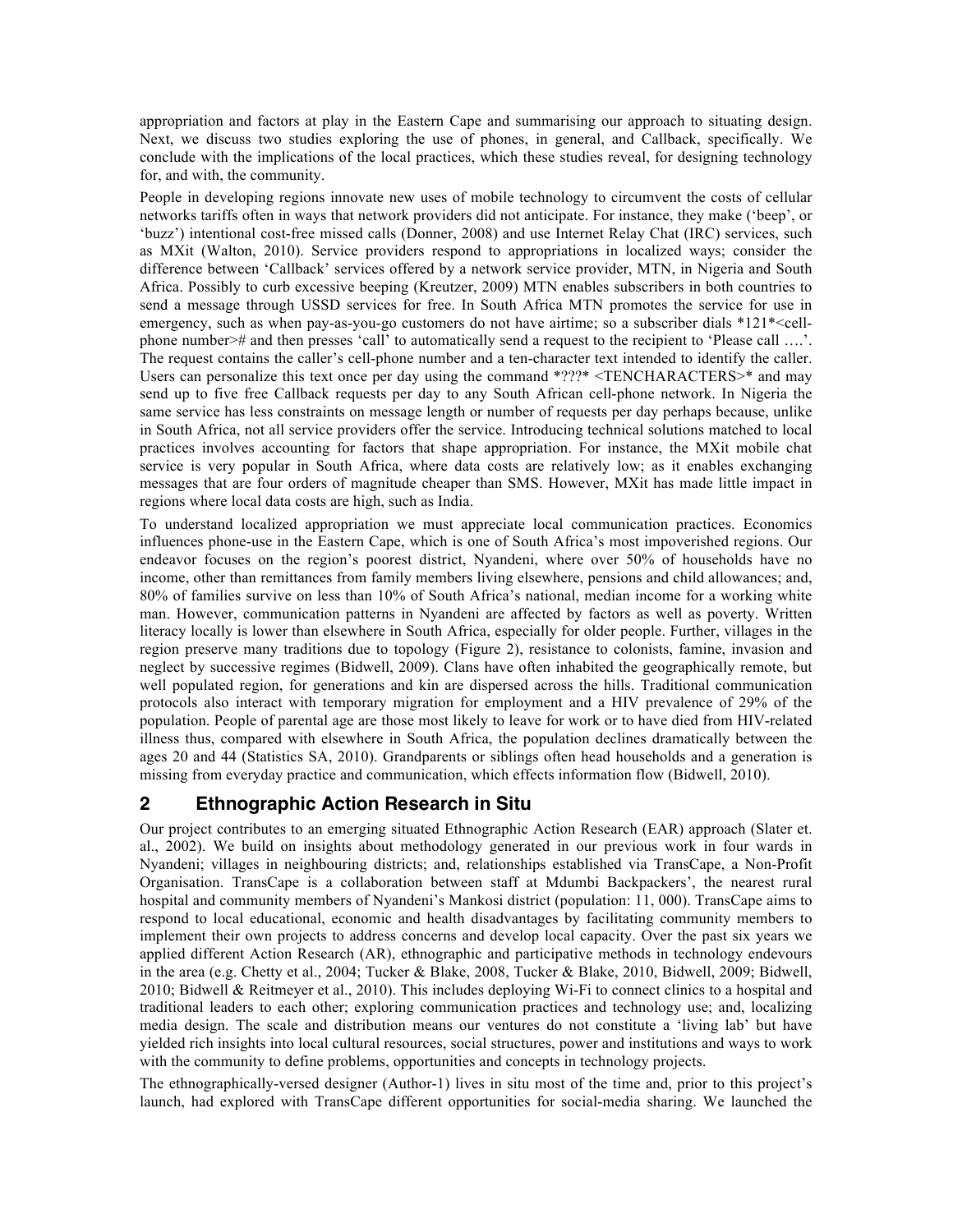project formally in Cape Town to introduce TransCape to external technologists and designers. TransCape's Chair noted that the recently revitalized Community Association had difficulties in sharing information across Mankosi; thus, we proposed a system that mixes local storage and retrieval of media items with distributed notification. We sought to identify communication problems, for the system to address; define social practices and concepts to explore; and, devise and execute plans with the community. So we recruited local people as fellow researchers (LRs) who could translate, linguistically and culturally.

A community member, and TransCape employee, who had been involved in earlier technology AR projects (Tucker & Blake, 2008), recommended four young men based on their: spoken English; print literacy; availability and enthusiasm; and that they lived in four of Mankosi's twelve villages, including that of the Headman (Mankosi's traditional leader). We commenced with workshops for ten days to discuss research practices, potential technology deployment, local power structures, demographics and phone-use; and we (LRs) were paid twice the minimum wage to attend. We also recruited a university student (Author-4) from Lwandile, a village bordering Mankosi, with whom we became acquainted in earlier work (Bidwell, 2009). Unlike most of the other LRs she is familiar with technology and had just completed her first degree in isiXhosa and media studies. We distributed initial tasks based on our (LR's) confidence in English and translation, personal disposition and interest. We (LRs) translated in repeated discussions with community members and traditional governors (Headmen, Sub-headmen, elders); recorded and translated video of local people telling stories and discussing concerns; and mentored each other about translation. We also interviewed people, in isiXhosa, about their phone use (Authors-5, 6) and about using Callback (Author-4).

In situ some divisions between experienced academic researchers and community members, be they paid LRs or participants in the community, fade. We (LRs) are informants about social structures and processes and our everyday practices, social networks, problems, interests and aspirations help situated academic researchers (e.g. Author-1) understand and adapt. In our initial workshops we (Author-1 and LRs) listened carefully, identified unfamiliar concepts in research and technology and structured our lived experience of the ways that people transfer information locally. We recorded our workshops on video and sometimes use these to reflect together. We (LRs) also continuously adapt and refine methods according to the local situation and gather and interpret data (e.g. our workshops stimulated us to include interviewing in some of our recordings of local people telling stories and discussing their concerns). We constantly negotiate meanings and refocus interpretations as our understandings, and those of other community members participating in studies, dialogue, planning or arrangements, evolve. Our personal wellness and access to this tight-knit community depends on our local accountability and, by living in situ, our actions are intimately discussed and influence participation in data gathering, and planning and realising the project. To an extent deep engagement addresses power relations between academics and poor community members; for instance, ethics are not just a matter of covering a research institution's liability. But, mostly, sustained situated research means that plans, methods and techniques account for technological and written literacy, language, communication practices, consent protocols, and the local meaning of concepts, such as confidentiality or privacy. Thus, for the interviews we describe here we devised open and closed questions and planned where, when and how to interview people and record data according to local factors.

|           | a) Non-phone owners.<br>4 villages in Mankosi, 1 day |                                       |      |        |                                    | b) General Phone-use.<br>11 villages in Mankosi, 4 days |                 |        | c) Callback Use.<br>Lwandile, 2 days |          |      |          |
|-----------|------------------------------------------------------|---------------------------------------|------|--------|------------------------------------|---------------------------------------------------------|-----------------|--------|--------------------------------------|----------|------|----------|
| Age       |                                                      | % ( $N=19$ )<br><b>Total Mean Age</b> |      |        | % (N=117)<br><b>Total Mean Age</b> |                                                         |                 |        | <b>Total Mean Age</b>                | % (N=16) |      |          |
| Range     | (N)                                                  | (vears)                               | Male | Female | (N)                                | (vears)                                                 | Male            | Female | (N)                                  | (vears)  | Male | Female   |
| $14 - 24$ |                                                      | 19.0                                  |      |        | 60                                 | 19.5                                                    | 32              | 20     | 10                                   | 19.5     | 38   | 25       |
| $25 - 34$ |                                                      |                                       |      | ۰      | 29                                 | 279                                                     | $\overline{11}$ | 14     |                                      | 28       | 6    | $\theta$ |
| $35 - 44$ |                                                      | 37.0                                  |      |        | 15                                 | 39.2                                                    | 6               |        |                                      | 39       | 6    | 6        |
| > 44      | 14                                                   | 58.4                                  | 32   | 42     | 13                                 | 51.2                                                    | 6               |        |                                      | 47       | 6    | 13       |

**Table 1:** Age and gender distribution of people interviewed about owning (a) and using cellphones (b) and Callback (c)

### **3 Interviews about Cell-Phone-use in General**

To gather data on phone-use we conducted interviews in 11 of Mankosi's 12 villages focusing on villages that community members proposed as sites for media-sharing prototypes (Fig. 2, Table 1). Thus, 66% of people we surveyed live in one of the five villages that were potential pilot sites. We interviewed people in their homes, shebeens (informal drinking establishments), along roads and paths and also at the football matches that many in the community attend on Saturday and Sunday. We interviewed 52 females and 64 males, with mean age 31.9 (Table 1), between Saturday morning and Tuesday evening to include people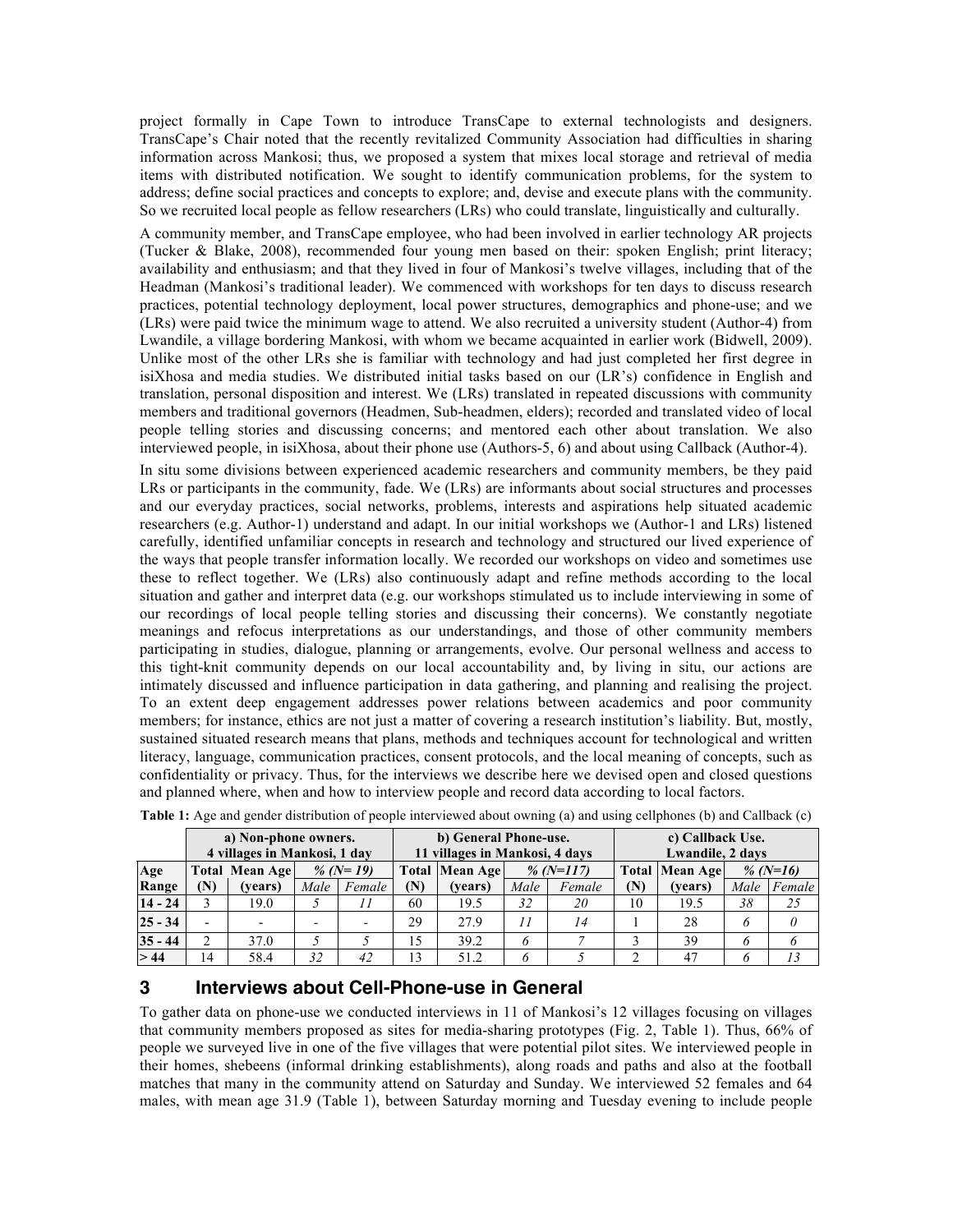who work outside their village on weekdays. We rewarded participants with 5R (0.75\$US) airtime, which we transferred to a number they delegated after the interview. At end of the third day of interviews we reflected on our sample so far and became aware that we had recorded data for phone owners only and also that we needed data on the frequency by which people used Callback. Thus, for the final day (Tuesday) we interviewed phone owners and non-owners and asked how many Callback requests phone-users made per day. This one-day sample of 26 females and 31 males from four villages, included three potential sites for deploying prototypes (Fig. 2), and mostly we interviewed in people's homes as it was raining heavily. For all data we used descriptive statistics to analyse responses to closed questions and coded themes to interpret responses to open-ended questions based on our experience and ethnography locally.

### 3.1 Phone Ownership and Brands

In our one-day sample 56% of females and 76% of males own a phone and in our four-day sample 5% of people used another person's phone and two people owned more than one phone. There are as many phone owners aged between 14 and 24 as there are between 25 and 54 years. This reflects the local population distribution but is also influenced by literacy and financial resources. People aged under 50 years are twice as likely to own a phone as those older than 50 years and younger males are much more likely to own a phone than younger females. Participants often said that they were "*not educated to use the phone*" or "*I will ask to another people to make a call. I wished have my own phone but is too difficult to obtain money to buy a phone*". Gathering data about phone models is difficult as most devices do not display details prominently; but it appears that the majority of phones owned locally are low-end; e.g. nearly 80% of the Nokia phones we recorded were 1100, 1200 and 1600 models.

**Table 2:** Makes of phones participants own (a), network providers participants subscribe to (b), and where participants purchase airtime (c) - as percentage of phone-owners; and, the amount participants spend on airtime (d)

| (a) Phone            |                  | (b) Network |         | (c) Place airtime bought $(\%)$ | (d) Spending on airtime per week (Rand) |           |      |        |      |       |
|----------------------|------------------|-------------|---------|---------------------------------|-----------------------------------------|-----------|------|--------|------|-------|
| manufacturer $(\% )$ | provider $(\% )$ |             | Shebeen | 33                              |                                         | Male      |      | Female |      |       |
| Nokia                | 59               | <b>MTN</b>  | 91      | Spaza                           | 32                                      | Age range | Mean | stdev  | Mean | stdev |
| Samsung              |                  |             |         | Café                            |                                         | $14 - 24$ |      |        | 15   | 20    |
| LG                   | $\mathbf{r}$     | Vodacom     |         | Particular person               | 10                                      | $25 - 24$ | 18   | 10     | 14   | 16    |
| Vodafone             | $\overline{ }$   |             |         | Village (unspecified)           | 10                                      | $35 - 44$ | 17   | 21     | 12   | 15    |
| Motorola             |                  | Cell-C      |         | Street-sellers in town          |                                         | $45 - 54$ | 17   | 12     | 14   |       |
| Mobotel              |                  |             |         | S/he re-sells it                |                                         | > 55      |      |        | 6    |       |

### 3.2 Providers and Payments in using Cell-phones

All participants buy airtime to 'pay-as-you-go' and none have a contract or mentioned data plans. Most participants subscribe to MTN (Table 2) and 87% said that there was good signal where they lived. People buy airtime locally and most spend R7 (1.1 US\$) per week (Table 2). There is business in re-selling; people buy between 0 and 100R airtime per week but some resell with a R2 mark-up on airtime valued at R5. Males generally spend more on airtime than females except between the ages of 14 and 24. Community members do not have access to grid electricity, domestically or commonly, so 69% always or sometimes pay on average 5.5R per week (stdev 5) to charge their phone at a spaza (small shop), shebeen, neighbours' solar panel or generator or at TransCape's premises.

### 3.3 Use and Use Preferences

Participants' responses to closed and open-ended questions show that what they use their phones for and what they like about their phones differs (Figure 1). The 115 phone-owners tended to mention four ways they used their phone. Almost all said they used their phones for Callbacks and making calls but these were not necessarily their favorite uses of phones; and, while they favour receiving calls that is not their most frequent use. Some 56 people noted uses of their phones other than the eight uses included in closed questions; most gave one additional use, one gave two additional uses and two said "*No else I am older*" or "*No another object*". Additional uses related to receiving calls; listening to ringtones and/or radio; changing wallpaper; audio recording; and, using Vodafone, a service available to Vodacom network subscribers. No participant mentioned making deliberate missed calls, 'buzzing', although people do so locally. Callback and making calls were the only uses that did not decline with age but, in a small sample of 16 people, the number of Callbacks made per day tended to increase with age. Those aged under 35 years said they use SMS more than those over 35 years and also mentioned a wider range of preferred uses of their phones.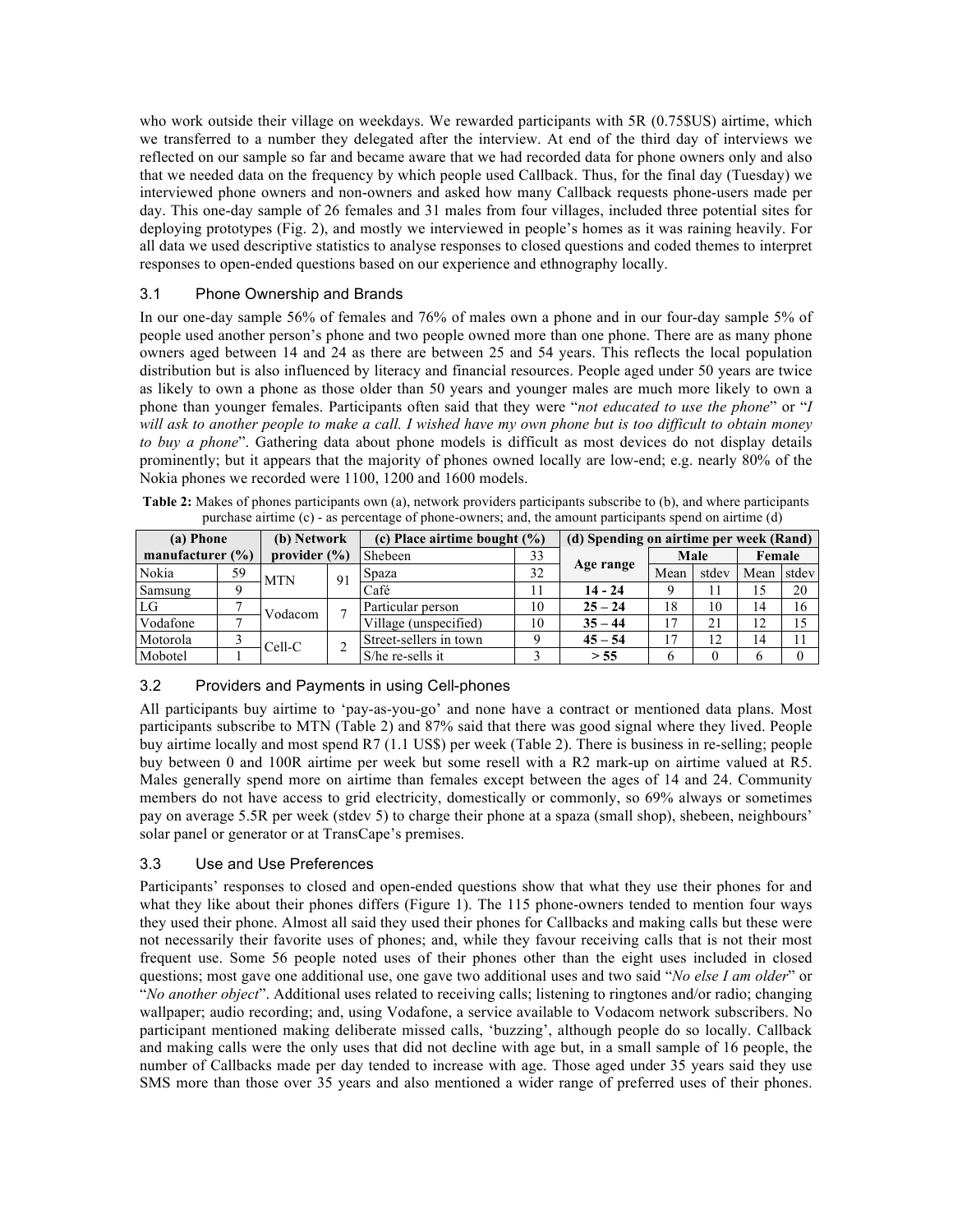More males said they used their phone for games but the best thing about their phone was SMS, Callback and receiving calls; and more females said the best thing about their phone was music.

### 3.4 Internet Use and Media Sharing

Eighteen people used Internet functionality, even if they do not realise it. Some 60% of Samsung but only 10% of Nokia phones that participants own are Internet capable and not all their owners use the Internet. Just 8 people use the MXit chat service but of these only three said they used the Internet. Internet users are younger, since the mean age of phone-owners in our sample is 28 years (stdev=11), but the mean ages of those who said they used their phone for the Internet and/or MXit is 26 years (stdev 5) and 23 years (stdev=4) respectively. Similar proportions of males and females use the Internet but twice as many males, as females, use MXit and they encompass a wider age range.

Some 32% of phone owners said they showed photos to other people and 29% sent photos and 29% sent music to other people's phones. Slightly more participants said that other people send tphotos or music to their phones. Similar percentages of males and females said they showed photos to others, but males were more likely to send photos to others. It appears many people who share music or photos do not know how they share, since 18% specifically mentioned Bluetooth but 32% said they did not know, or occasionally did not care, how they shared. Females and/or people aged between 25 to 34 years were more likely to mention they shared using Bluetooth. Participants said they "*Lack of knowledge of photo and Internet*" and people have differential knowledge about using their phone's functions. For instance, one participant said "*Lack of knowledge about send music and photos [but] play MXit and Internet*"; and a Nokia 5130 user who takes photos and music but does not use the Internet or share photos said "*not good for doing this object*". No one mentioned sharing by MMS, which is unsurprising given MTN's rate of R0.90 per MMS and the amount participants spend on airtime.



**Figure 1:** Phone-owners use and preferred use of phones in Mankosi **Figure 2:** Villages sampled in Mankosi for phone-owners and non-owners (white) and general phone use (star) and in Lwandile for Callback use (circle).

# **4 Interviews Focusing on Callback**

Our interviews about general phone-use in Mankosi (described above) suggest that, while 60% of residents own a cell-phone, these are either feature-less or low-end 'feature' phones, rather than 'smart' devices. So nearly a third of phone-owners share media (photos, music) but few use the Internet, including MXit – the IRC services popular elsewhere in South Africa. The prevalence of Callback motivated us to conduct interviews focusing on Callback with 16 people, in Lwandile, a village bordering Mankosi (Fig. 2).

We (Author-4) asked 19 structured and open-ended questions, most of which related to Callbacks that participants had sent or received in the past two days. We recorded the frequency of personalizing, sending or receiving Callbacks and details about senders' and recipients' age, gender and relationship to each other. We asked participants to spell out their personalized Callback messages in the past two days and explain what they meant and why they personalised in that way. We also asked questions about participants' perceptions of Callback and Callback users. We interviewed 13 and 3 participants on 27 December and 3 January, respectively, but no participant mentioned Christmas, New Year or holidays in using Callback or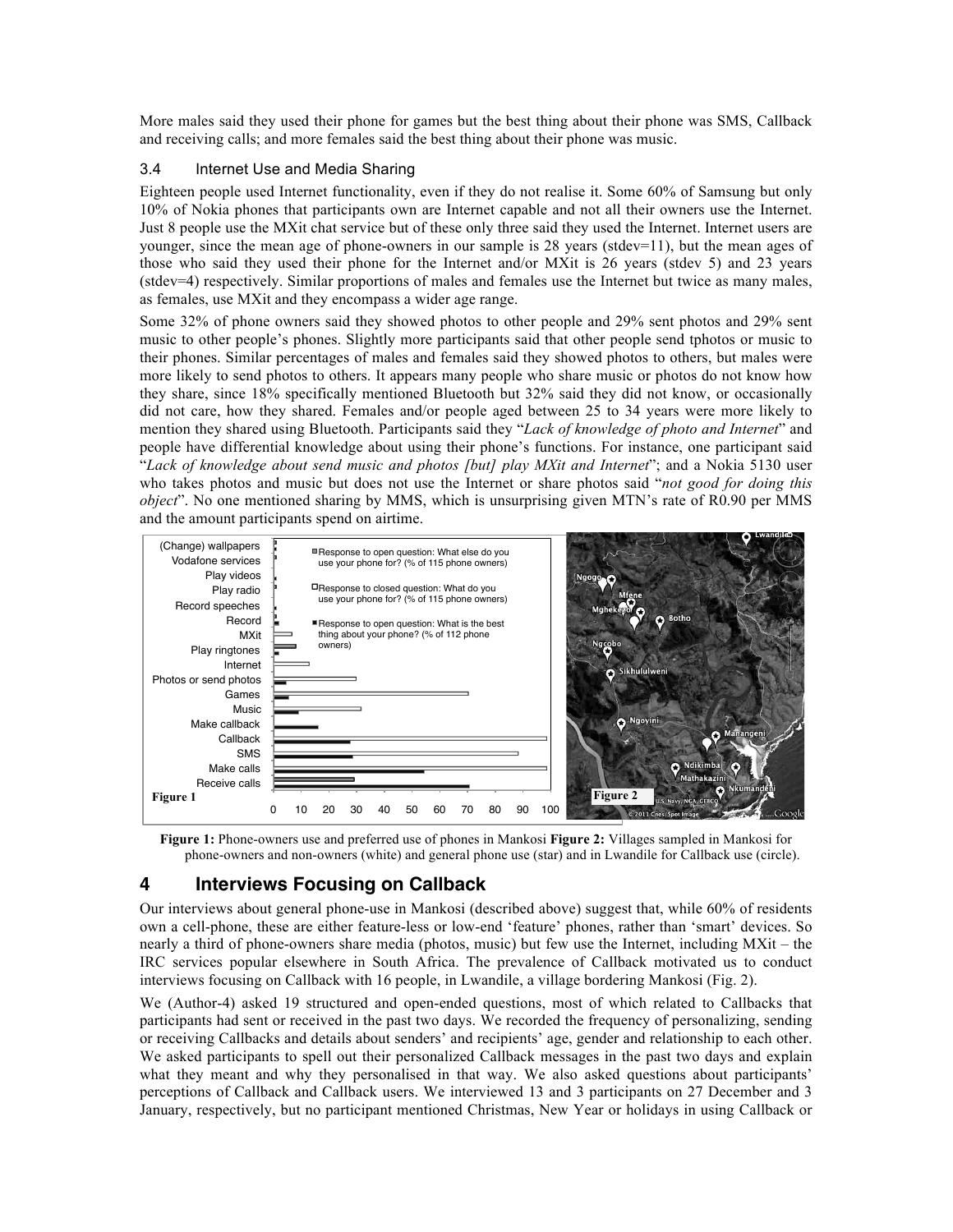in the personalisations they showed us. Detailed diary-studies about phone-use in February and March in Mankosi and Lwandile, suggest our interviews yielded data on normal patterns of use. We selected participants across gender and age distributions that are consistent with our earlier interviews which showed there are as many phone owners aged below 25 years as there are aged over 25 (Table 1). Participants are 56% male and 44% female. Thus, we consider responses in two groups: 6 males and 4 females with a mean age of 19.5 (stdev=3.4, median= $20.5$ ): and, 3 men and 3 women with a mean age of 39.8 (stdev=7.6, median=41). All older participants live in Lwandile most of the time although half work outside the village. Nine younger participants live in Lwandile and one in Mthatha, the closest city, and only one works outside the village. We used descriptive statistics for responses to closed questions and derived themes, phenomenologically, from open-ended questions.

### 4.1 General Perceptions

Most participants said that they liked Callback because it is costless and some noted its flexibility across networks or cell-phones and ease of use (Table 3a). Some people did not like Callbacks; e.g. a female, age 48, said "*I do not like Callback because I don't know how to send it and it is difficult for me to learn. I can't read properly*". Donner (2008) proposes that people's intentional missed calls in East Africa are a form of phatic communication that signals or reinforces relationships between friends, family, or romantic interests. Some people mentioned, explicitly, that they use Callback to keep close to others (Table 3a); however, not all of these people personalise Callback. For instance, all the older participants said they liked Callback because they could personalise and/or it kept them 'close' to their friends whether or not they personalized. Participants who mentioned supportive purposes tended to have sent or received more Callbacks, in the two days before the interview, than those who mentioned practical purposes, e.g. arranging to meet (Table 3b).

| a) Reasons for Liking Callback                                                       | $\frac{10}{6}$ | b) Purpose of                    | Age range (years) |           |
|--------------------------------------------------------------------------------------|----------------|----------------------------------|-------------------|-----------|
| Are free and save airtime/money                                                      | -69            | <b>Callbacks</b>                 | $14 - 24$         | $25 - 44$ |
| Allow personalization                                                                | 25             | Fun                              | 25                | 36.4      |
| Are flexible across networks and cellphones                                          | 25             | Fun and support                  | 12.5              | 9.1       |
| Are easy to use                                                                      | 24             | Support                          | 37.5              | 36.4      |
| Enable maintained familiarity e.g. "let my friend knows I am<br>thinking about them" | 19             | Practical reasons<br>and support | 12.5              | 18.2      |
| Allow frequent contact e.g. to "stay in touch with 5 people a day"                   | 12.5           |                                  |                   |           |
| Provide immediacy                                                                    | 12.5           | Practical reasons                | 12.5              |           |

**Table 3:** Participants' reasons for liking Callback (a) and purposes of their recent Callbacks (b) in Lwandile.

### 4.2 Males use Callback more Actively

In line with our general phone-use interviews, where more males than females mentioned Callback as the best thing about their phone, males seem to send and receive more Callbacks than females (Table 4). The responses of people of all ages tend to suggest they send Callbacks to people of the same or opposite gender to themselves equally but both younger and older people receive more Callbacks from people of the opposite gender, as 55% and 70% of their senders were of the opposite gender to themselves, respectively. Participants received Callbacks from similar percentages of males and females but, since some participants sent more Callbacks than others, overall 65% of their Callback recipients were female.

| <b>Age Range</b><br>(years) | Number of<br>personalisations |       | Number of people<br>sent to |       | <b>Recipients' Age</b> |        | received from    | Number of people | Senders' Age           |        |
|-----------------------------|-------------------------------|-------|-----------------------------|-------|------------------------|--------|------------------|------------------|------------------------|--------|
|                             | Mean                          | stdev | Mean                        | stdev | Mean                   | stdev  | Mean             | stdev            | Mean                   | stdev  |
| $14 - 24$                   | 1.5                           | 0.5   | 2.2                         | 1.6   | 20                     | 6.4    |                  | 0.9              | 18.7                   | 4.5    |
| $24 - 48$                   | 0.5                           | 0.6   | 1.7                         | 1.0   | 27                     | 7.8    |                  | 0.9              | 21                     | 4.7    |
| Gender                      | Number of                     |       | Number of people            |       | Recipients'            |        | Number of people |                  | <b>Senders' Gender</b> |        |
|                             | personalisations              |       | sent to                     |       | Gender                 |        | received from    |                  |                        |        |
|                             | Mean                          | stdev | Mean                        | stdev | Male                   | Female | Mean             | stdev            | Male                   | Female |
| Male                        | 1.1                           | 0.8   | 1.2                         | 0.4   | 33%                    | 67%    | 1.8              | 1.5              | 63%                    | 38%    |
| Female                      | 1.1                           | 0.7   | 1.1                         | 0.7   | 38%                    | 63%    | 1.3              | 0.8              | 37%                    | 64%    |

**Table 4:** Age and gender affects if people personalize and to/from whom they send and receive Callbacks in Lwandile

#### 4.3 Younger People Use Callback More Actively

Consistent with our survey of general phone-use in Mankosi, older participants received slightly more Callbacks than younger participants, but sent to fewer people and personalised Callbacks much less. Older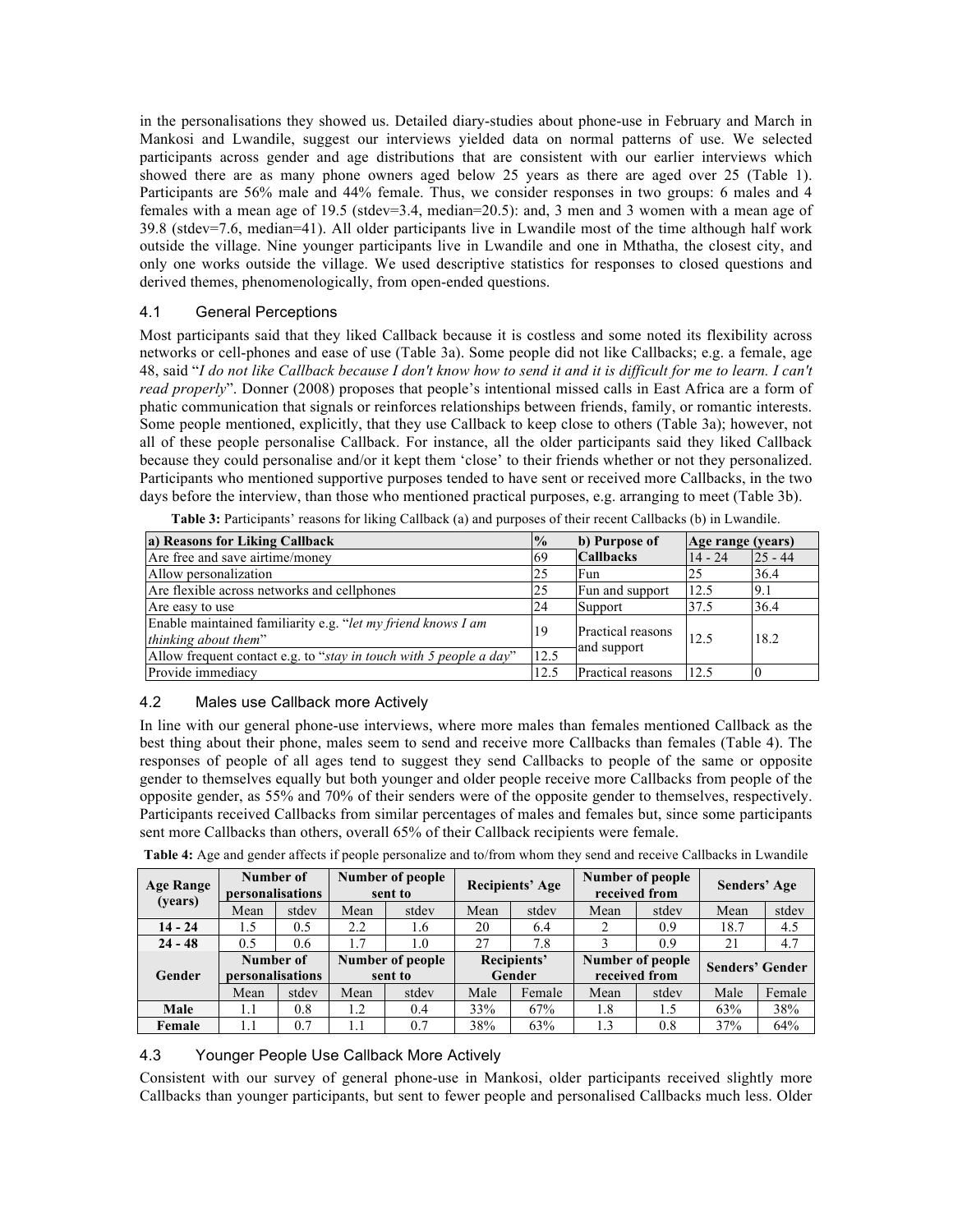people received Callbacks from between 1 and 5 persons but sent either no Callbacks or just to one person. In contrast, younger people received Callbacks from between 1 and 4 persons but sent Callbacks to between 1 and 5 persons. All participants tended to receive Callbacks from people who are younger than those people to whom they send Callbacks and older and younger participants said 50% and 70%, respectively, of the senders of the Callbacks they received in the proceeding two days were people they often sent Callbacks to themselves. The senders of Callbacks to younger and older participants were aged 13 to 26 years and 18 to 29 years, respectively, but the recipients of younger and older participants' Callbacks were aged 13 to 37 and aged 18 to 40, respectively. Importantly, younger people personalise their Callbacks twice as much as older people (Table 4).

#### 4.4 Callback is for Friends and Family

Generally people emphasise sending Callbacks to friends. However, younger people send more Callbacks to friends. Older participants sent more Callbacks to friends (50%) than they received from friends (43%) but younger participants were equally likely to send Callbacks to (56%) or receive from (56%) friends. In the two days prior to the interviews, 31% and 33% of Callbacks sent by younger and older participants, respectively, were to a family member; but 44% and 43% of Callbacks they received were from family members. Both older and younger participants receive Callbacks from relatively more family than they send Callbacks to family. Older people sent to slightly more colleagues/co-workers (17% of their recipients) than younger people, who also included those they schooled with (13% of their recipients).

All participants said that all recipients and senders of their Callbacks in the two days before the interviews were typical even though it was Christmas and New Year, when many people come home for the festive season. Older people were much more likely to have sent and received Callbacks from people who live in Lwandile than people who live far away, such as in a city, and were more likely than younger people to have seen the recipient of their Callbacks in the past two days. Older participants said that 83% of senders of Callbacks they received and 60% of recipients to whom they sent Callbacks lived close to them and that they had seen 60% of the people to whom they had sent Callbacks in the past two days. In contrast, younger participants said that only 27% of senders of Callbacks they received and 50% of recipients to whom they sent Callbacks lived close and they had seen 50% of the people to whom they had sent Callbacks during the past two days. Thus, sending Callbacks may enable younger people to connect to people living far away.

#### 4.5 Personalisation

Analysis of personalisations suggests various characteristics related to the function, content, language and context of personalizing. We grouped the content of personalisations into serving five main functions.

**Performing Identity:** Some 28% of personalisations in the examples of Callbacks that participants showed us were their names or nicknames; further, the names that people used in personalising provide some context to recipients. People in Eastern Cape often have many names: family and clan names; names they adopt themselves for use with non-isiXhosa speakers; and, names given by: their parents at birth, elders at circumcision, husbands on marriage and friends and family informally [Bidwell, 2009]. Two young men, aged 17 and 20, said they personalised with their nicknames because, as one said "*Its how my friends call me*". Another young man, aged 22, personalised with different nicknames 'Please call BG.BRO …' and 'Please call CHIZBOY …'. Older participants indicated less diversity in the names they use to personalise; for instance, a female, aged 46, said she personalised with her first name so that the recipient "*know where the Callback comes from*".

**Rendezvousing or Co-ordinating:** 12% of participants' examples directly related to meeting. For instance, a male aged 14, said "*I wanted the person to come to my place*", so sent a message in abbreviated isiXhosa meaning "*come here*": 'Please call YIZA …'; and a woman, aged 35, personalised her Callback because she said "*I wanted the person to know that I am on my place safe*": 'Please call @HOME ...'.

**Managing Communication Flows:** Some 28% of participants' personalisations functioned to organise phone communication. Personalising with names can express requests for a phone response; e.g. one participant personalised with his name to elicit a reply from a friend: "*I was thinking of him and I wanted to know where is he*". However, the multiple functions of Callback can mean people must distinguish the purpose of eliciting a call, explicitly; so a 23-year-old female sent 'Please call NO.AIRTIME …' and said: "*I wanted to show that I don't have airtime to call*". Other participants' Callbacks express availability for communication; e.g. a 23-year old female said "*I wanted to let the caller to know the person he wanted was*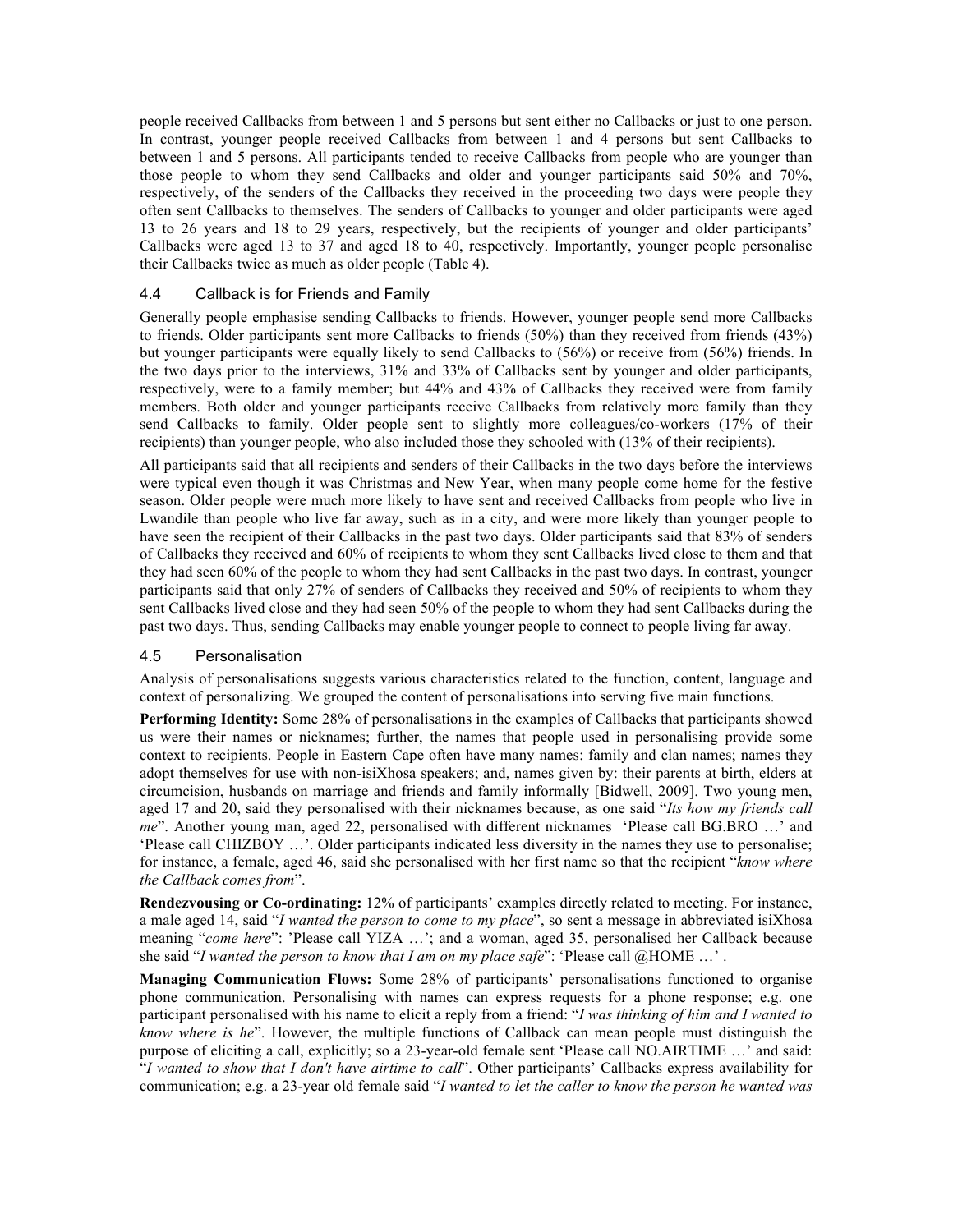*not around*" so she personalised in abbreviated isiXhosa: 'Please call AKEKHO …' and one male, aged 19, sent messages asking friends to log onto MXit: 'Please call LOG.MXIT …'.

**Interpersonal support:** Many personalisations that functioned to organise communication also related to support. However, some Callbacks were more specific about support; e.g. a male, aged 38, said "*I wanted the person to call me and letting her know I am sick*", so sent 'Please call IM.SICK …'.

**Phatic Communication:** Some 22% of personalisations related to intimacy, romance or maintaining a presence in recipients' lives. E.g. a male aged 22, said he personalised "*to express my feelings*", and thus sent 'Please call U.R.MINE…'; a female, aged 23, said "me for you" by sending 'Please call ME.4U…' and another female, aged 21, said "*I wanted my contacts to have a blessed day*", thus sent 'Please call GOD-BLESS …'. Donner (2008) notes people develop expectations of phatic communication in relation to its role in relationships between friends, family or romantic interests; and, a male participant observed that in his relationship: "*She demands my Callback everyday and I demand hers*".

People draw on relational cues in sending and understanding personalisations and these are affected by generational differences. Youth personalize their Callback more than older people, some of whom do not know personalisation exists or the language used to personalise. A female, aged 48, said: "*I do not know where to check, I just see there is a message from that person*". Some older participants are aware of personalization; e.g. a male, aged 44, said "*I don't personalise when I send Callback my number appears to that person*". Others perceive personalisation as related to youth; e.g. in referring to younger people's Callbacks a 46-year old woman said: "*I do not usually check because I have their numbers and they personalise for their friends*". Our observations confirm that youth will send Callbacks to their mothers with intimate personalisations intended for friends or lovers, knowing that their mothers will not read it.

The personalisations, described above, show that people use both abbreviations and periods '.' to evade the constraints of the character limit. The emergent language involves various coding rules; e.g. two young men explained that their personalisations mean "I miss you" but their messages differed; a 14-year-old sent 'Please call I.MCU …' and a 22-year old sent 'Please call I.MISS.U …'. It appears that constraints on character limit in Callback coupled with perspectives on language in Eastern Cape contribute to new practices of abbreviating isiXhosa. Unlike studies on SMS exchanges elsewhere in South Africa, (Deumart & Oscar Masiniyana, 2008), we found some participants abbreviate isiXhosa when personalizing; e.g., a female, aged 14, sent two messages asking the recipient to call her, one in English: 'Please call URGENTLY …' and another abbreviating a comparable isiXhosa phrase: 'Please call NGOKU …'.

#### 4.6 Rules Governing Callback and Callback Personalisation

Overall, participants comments indicate that they distinguished between people in deciding to send Callbacks; thus, 70% and 60% of people in the younger and older groups, respectively, said there are people that they would speak to or SMS but to whom they would never send a Callback. Younger people were more likely to say that there were people to whom they would speak or send an SMS to but would never send a Callback. Participants' responses indicate they determine appropriateness in sending a Callback according to several factors. One factor relates to familiarity with others' use of Callback and constraints on their use. Some participants, especially in the older group, indicated that some people simply do "*not respond to Callback*"; others explained that they accounted for recipients' technological or written literacy. Younger participants said, about those to whom they would not send Callbacks: "*She is old and does not understand Callback*" and "*He cannot read*". Another factor in determining appropriateness in sending a Callback relates to respecting that some people personalize Callbacks as their only means to send messages and senders' and recipients' relative financial positions. Thus, a participant, aged 14, said "*I don't have airtime. So I send all my contacts Callbacks*". A related factor shaping decisions about sending a Callback links to older people's understanding that Callbacks are designed to elicit responses that incur charges. So, another male, aged 14, said he would not receive a Callback from his mother because "*She is my parent and is the one who buys me airtime*". Similarly, a male aged 44, said he would not receive a Callback from someone because "*She have more money*". Understanding his own financial ability relative to others may partly explain why one participant, age 48, said "*I do not send Callbacks* [at all]".

Our interviews generated insight into some of the rules governing sequences of communication involving Callbacks. Partially due to greater financial means older people are more likely, than younger people, to receive a call from the recipient of their Callback. Older participants noted that 75% of those who replied to their Callbacks did so by calling them but younger participants said only 20% of recipients called in response to their Callbacks and 30% of those recipients who replied by sending a Callback. People's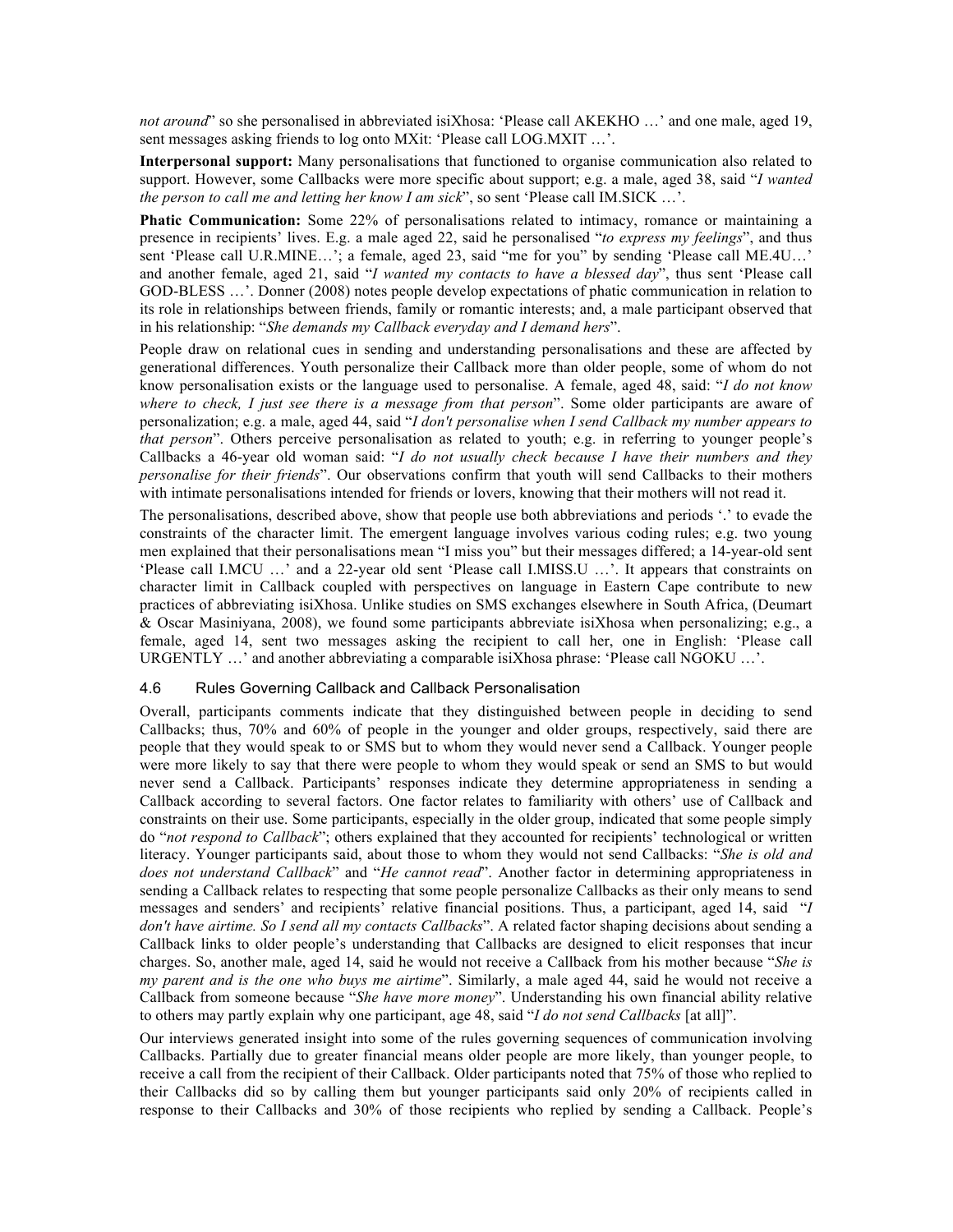expectations about the form and flow of communication account for a familiarity with recipients' Callback behaviour and whether or not they knew the recipient had received their Callback and/or read their personalisation. Some 56% and 67% of younger and older participants, respectively, said they knew people from whom they would receive a call or SMS but who would never receive a Callback. One male, aged 14, said he would not receive a Callback from someone he knows because that person "*knows nothing about Callbacks*"; while a 48-year-old woman said she never received Callbacks from her colleagues as "*they know I do not respond*". Both younger and older people said they knew that recipients had checked their Callback because they had responded by: calling (31%); with a Callback 25% (e.g. they "*send Callback also, answering my question*"); with an SMS (18%); by logging onto MXit (6%); or, in some non-specified way (12.5%). Younger participants said they knew that all their recipients checked their personalisation because their Callback elicited an appropriate response; but only 80% of older participants could say the same. Younger people are more likely to read the personalised text in the Callbacks they receive; since 70% of younger, but only 50% of older participants said they checked the personalisation of incoming Callbacks. As, one 35-year old man said "*I just read who it is from and delete*".

Another rule relates to determining the suitability of personalising Callback messages. As earlier examples illustrate people send personalised Callbacks to both those they do and do not intend to read their personalization. Each day users can send five Callbacks but can personalize only once so Callbacks often carry dual meanings. This extends Donner's (2008) observations that senders and receivers distinguish among beeps using their knowledge of the situation and the people involved in the exchange. For instance, an older family member is alerted by a Callback sent to them by a younger family member but knows that the sender does not expect them to read the message. Thus, both the Callback and the content of the personalized text work together as 'digital homonyms' (Donner, 2008) and senders and receivers delineate different meanings which, mutually, reinforce and rely on relational and contextual cues.

## **5 Reflections and Design Implications**

The results of our interviews on using cell-phones and Callback have significant implications for designing and implementing a media-sharing system suited to an impoverished rural community. Our insights illustrate that even in a short (18-month) project a participative approach can elicit major findings and inspire novel research. Across the process of planning, arranging, conducting and reflecting on interviews we learnt about Callback,and about research methods. We have since recruited three more local researchers and have devised new techniques and uses of technology in interviews; e.g. diary studies using MXit.

Cell-phone use in Mankosi indicates that people need a system to charge phones and share-media without consuming airtime. Currently, most phone-users spend: 40% on airtime; 16% on the airtime re-sellers' markup; and, 44% on charging. Accessible charging, with community-set levies, may enable people to extend their use of costed phone services. Media is important to phone owners and many people share media but the system must enable creating and sharing media without using sophisticated handsets, since 40% of community members do not own phones and most phones owned locally are low-end. Often people share by looking at, or listening to, a handset together. This is not just because they lack knowledge about, or money for, network data services but also because face-to-face communication is important (Bidwell, 2009). Thus, our prototype enables users to create media artefacts and/or upload and download media over Bluetooth at local servers ('stations'). The system enables people to alert others of the presence of artifacts at the station using separate networks, including Callback and MXit. Phone-users are already familiar with managing multiple communication channels depending on context, even if they are unaware of the core technologies, which suggests that local people will manage a system involving entirely different networks.

Use of Callback reveals some of the priorities that shape the meaning of usability and utility locally. Relatively many people reported that Callback was easy; yet the system would fail on any usability metric. Using the Callback service requires recall over recognition and remembering arcane numerical strings to invoke functionality and the system provides no context information or feedback. Thus, and yet again (Winschiers & Fendler, 2007), the assumptions that underlie standard HCI measures of usability and utility are mismatched with African priorities. In daily life people do not aim to minimize the time spent communicating with others but devote substantial effort to face-to-face speaking (Bidwell, 2010). They judge the demands of using Callback against the role of communicating. Callback has high utility when there are few other accessible channels, so people use it rather than buzzing because low-end phones do not record missed calls when unconnected to the network (e.g. when phones are uncharged) and use it's free messaging rather than SMS because of cost. Regular use means people adapt to using the Callback system.